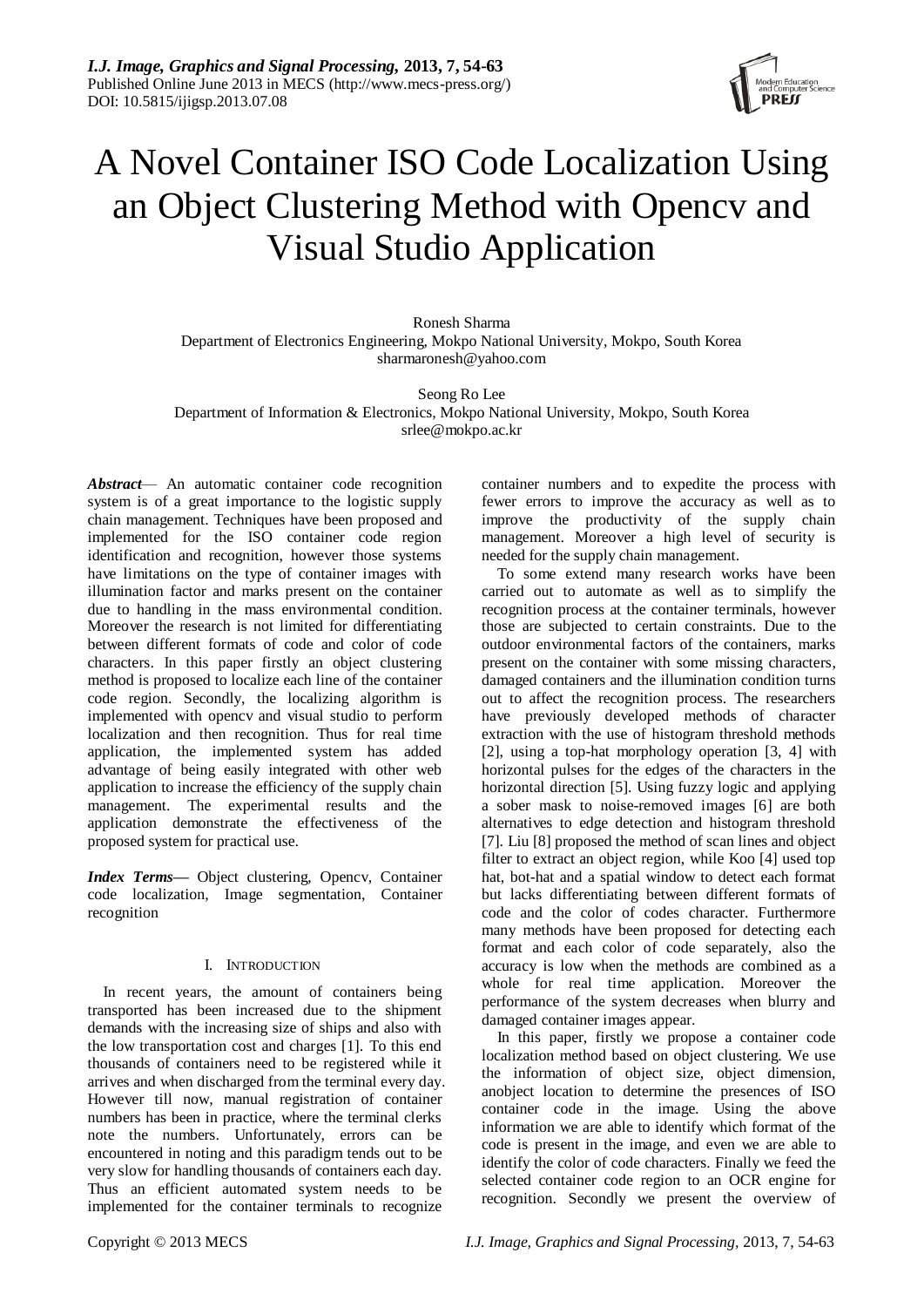implementing real time container code recognition system with opencv and visual studio. When compared with other research works, our method shows the robustness in detecting container code in the presence of marks on the container, with missing characters and even when blurry images are involved. Moreover our method is able to differentiate between different formats of code and identify which color of code character present. Using opencv as vision processing software for developing ISO container code detection and recognition algorithms with visual studio, it easily gives access to other applications and hardware for being integrated.

## II. OVERVIEW OF THE SYSTEM

#### *A. Visual Studio and Opencv*

Microsoft Visual Studio is an integrated development environment (IDE) from Microsoft. It is used to develop console and graphical user interface applications along with Windows Forms applications, web sites, web applications, and web services [9]. OpenCV (Open Source Computer Vision Library) is a library of programming functions mainly aimed at real-time computer vision, developed by Intel, and now supported by Willow Garage and Itseez [10]. It is free for use under the open source BSD license. The library is crossplatform; it focuses mainly on real-time image processing. We integrate opencv libraries with visual studio to process Container serial number localization. With Visual studio on its own we can create other web application to enhance the system.

#### *B. Types and Format of Code Printed on Container*

The code is always printed in black or white color and the code format is either horizontal or vertical form with vertical being 2 line code and horizontal of 2 or 3 line code. Fig.1 shows several code types and formats.



Figure.1 Format and types of code

## *C. System Design*

A code region localization technique is being proposed in this paper; the algorithm detects the

container code region location from the captured image and is able to differentiate between different formats of code, and even the color of the code character. The algorithms are developed with Visual studio together with opencv for implementation of real time container terminal application.

### III. PROPOSED ALGORITHM

The proposed architecture for localizing is shown in Fig.2 It takes the grayscale image as input and returns the output image as selected clusters of the ISO code area region and code region bounding location information. The system architecture shown is achieved by the method of applying binary threshold, object clustering with analyzing objects area, width, height and length and finally setting a code location ratio condition between each line of code forming the container code region. The ISO container code has 4 general formats of vertically format white color, horizontally format white color, vertical format black color, and horizontal format black color code. In our architecture we propose to threshold and cluster the objects, then to filter the objects in the image and search for vertically format white color code first, then search for the other 3 formats respectively. Once the code is detected, the other stages of searching the other formats are skipped.

# *A. Searching for vertical format white color code*

The program thresholds the input grayscale image to a binary image to obtain white color objects from the image, each object detected in the image is threshold with the area, width, and height of the object with the threshold values. The threshold object is then connected to each other using Morphological closing operation with the structuring element constructed to form vertically connected image. Fig.3 shows a grayscale image(a), the white color objects detected images(b), counter area threshold image(c), object width/height threshold image(d),and vertically object connected image(e) respectively.

Those connected objects are then again threshold for its width and height with the cross ponding threshold values for a vertical format code. If still there remains some objects in the image, further to verify that vertical code exists, using bounding rectangle, all objects height and width are calculated, since for the code to exist in the image there should be at least one long connected object with threshold height. This threshold height is the average value for the longest height of the vertical code. Therefore if one of the objects height is detected above the threshold value, then all the objects in the images are arranged according to decreasing height of the objects in vector form. According to the heights, the top 3 largest height object is chosen and their locations are checked with the condition as shown in Fig.4.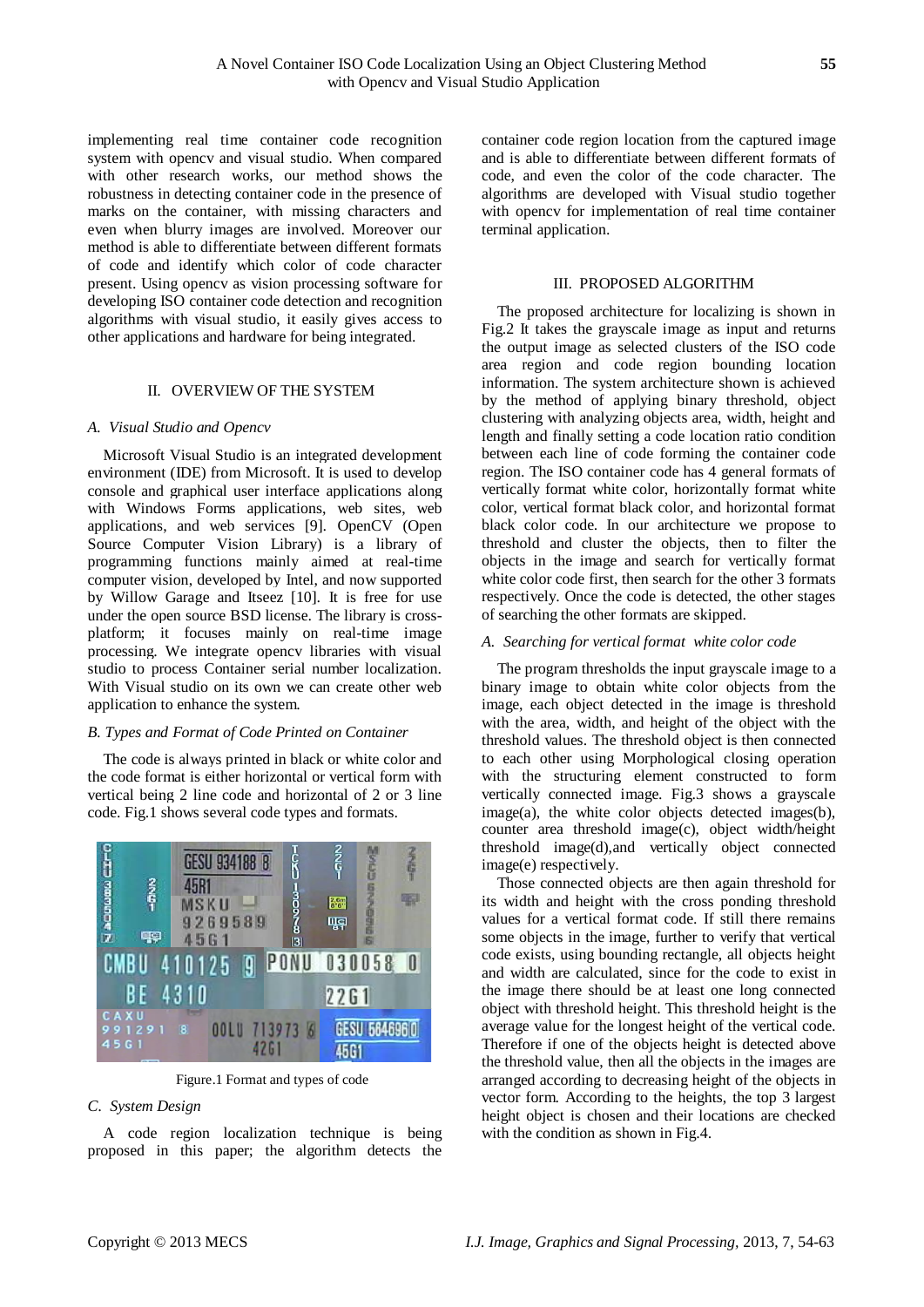

Figure.2 Code region localization method

Once the condition is checked, and if the number of objects in the image is equal to either 2 or 3 then only it is verified that vertical code is detected with white color code characters. Finally if code is detected, bounding box is drawn at the location of the selected area of code and the system returns the images with location information, code format and color of code character. Fig.5 shows the threshold image for vertical code(a) and the region selected on the gray image(b) if detected respectively. The next section will proceed with steps when code is not identified as vertically format white coder code.

#### *B. Searching for horizontal format white color code*

If the code is not detected in the last section, the next step is to search and identify if it is horizontal format white color character code. From the last section, using the output image of objects area, width and height threshold, each object in the image is connected to each other using Morphological closing operation with the structuring element constructed to form a horizontally connected image. Fig.6 shows a grayscale image(a), the white color objects detected image(b), counter threshold image(c), object width and height threshold image(d), and horizontally object connected image(e) respectively.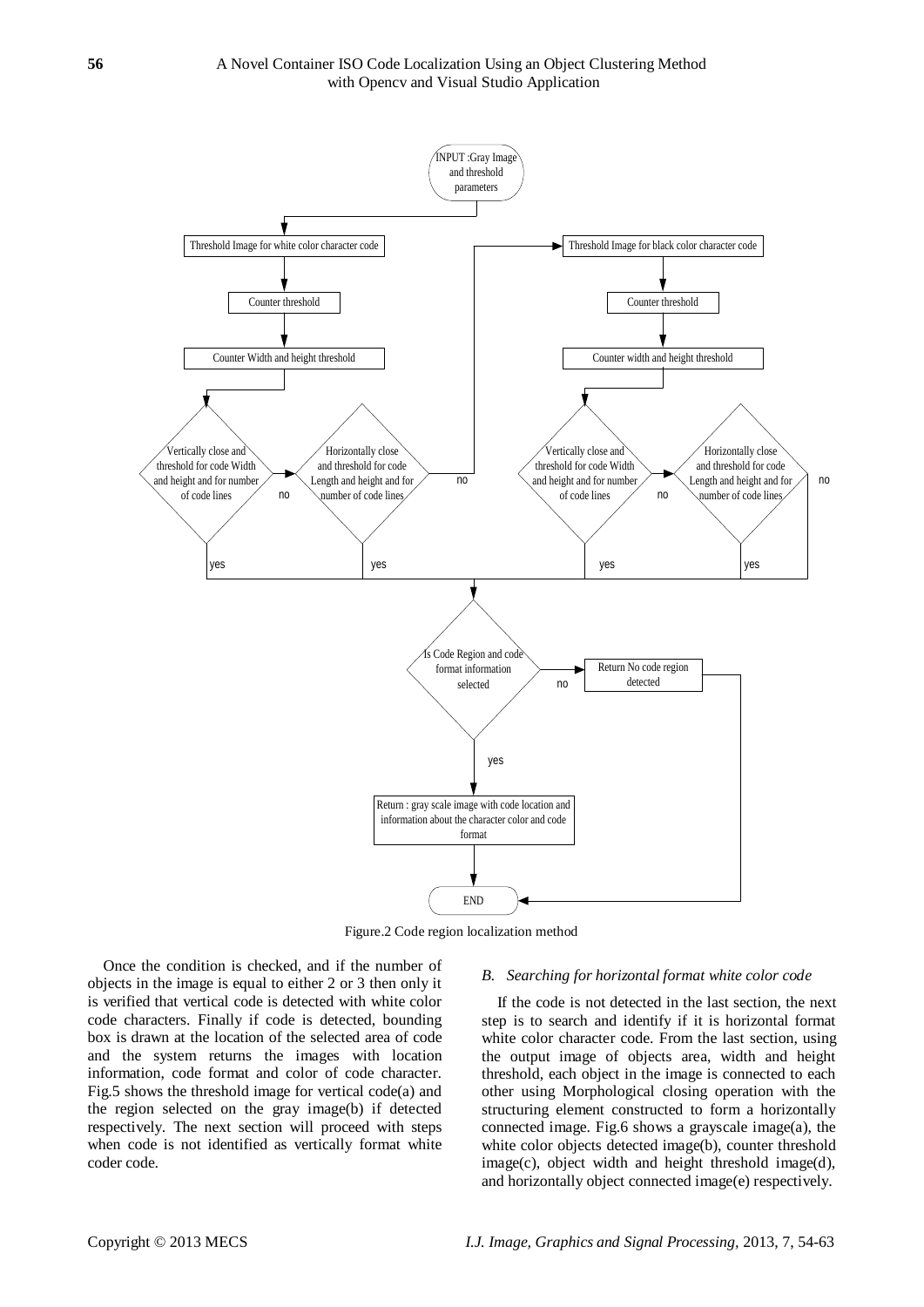

Figure.3 Searching for vertical format white color code



- 
- represents the top left<br>corner of the vertical code Longest height code always
- exists on left side of the
- image<br>Red border line rectangle shows the inside position of the image where the second vertical codes top left corner can exist<br>The second code is choose
- where by its top left y axis value is smaller then that of other code lines selected in the region

Figure.4 Condition for vertical format code location



Figure.5 Threshold image for vertical format code with region located

Those connected objects are then again threshold for its length and height with the cross ponding threshold values for the horizontal code. If still there remains some objects in the images, further to verify that horizontal

code exists, using bounding rectangle, all objects height and length are calculated, since for the code to exist in the image there should be at least one object with threshold length. This threshold length is the average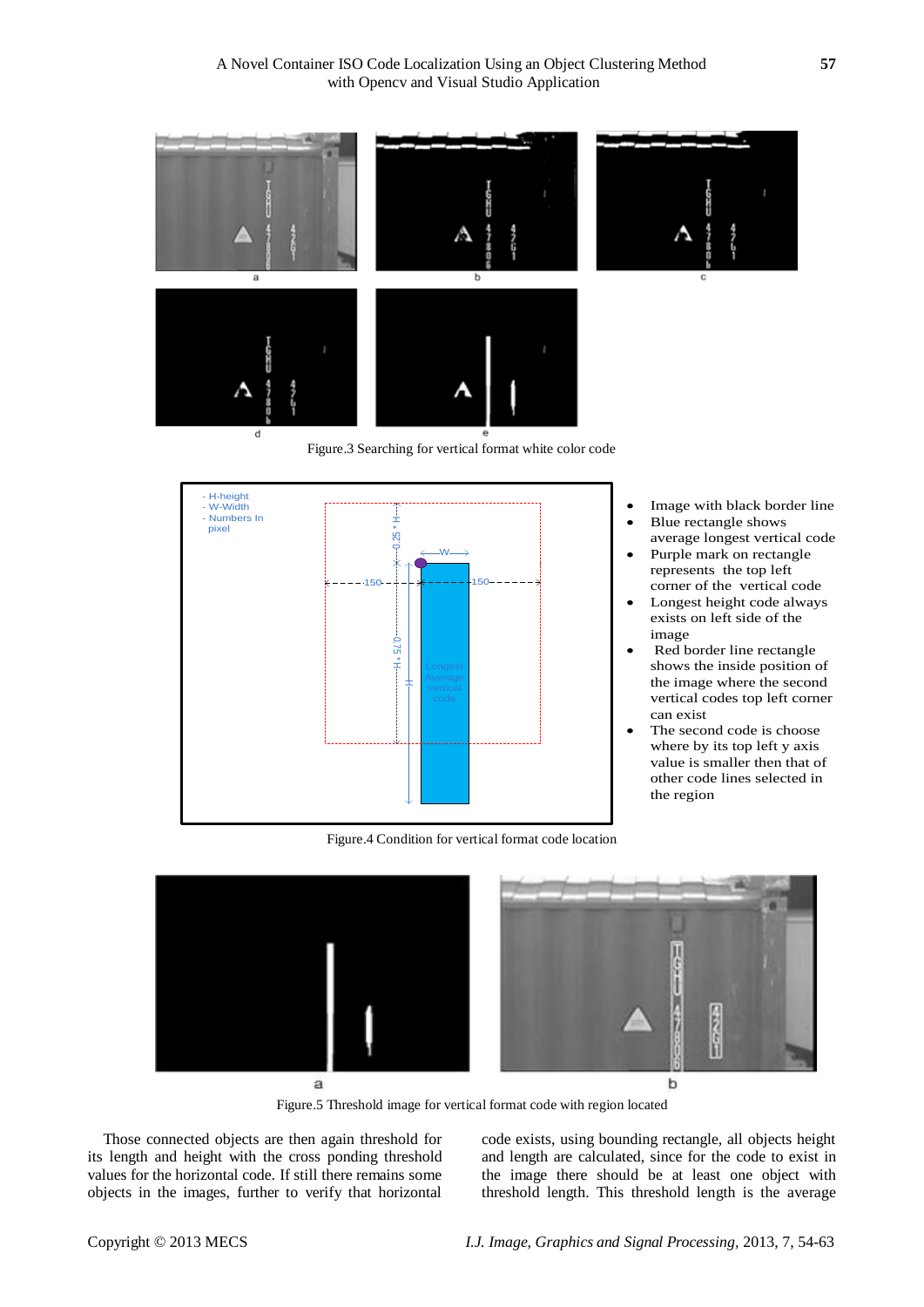value for the longest length of the horizontal code. Therefore if one of the object's length is detected above the threshold value, then all the objects in the images are arranged according to decreasing length of the objects.

According to the lengths, the top 5 objects are chosen and their locations are checked with the condition as shown in Fig.7.



Figure.6 Searching for horizontal format white color code



- 
- 
- the horizontal code
- All code line must have similar height respect to longest line code with uncertainty of 0.75\*height(longest )
- Red border line rectangle shows the inside position of the image where the other vertical codes top left corner can exist
- A threshold distance of 2.5\*height(longest) is set for vertical distance between each line of code

Figure.7 Condition for horizontal format code location

Once the condition is checked, and if the number of objects in the image is either more than 1 or less than 5 then only it is verified that horizontal code is detected with white color character. Finally if code is detected, bounding box is drawn on the location of the selected area of code and the system returns the images with

location information, code format and color of code character. Fig.8 shows the threshold image for horizontal code(a) and the region selected on the gray image(b) if detected. The next section will proceed with steps when code is not identified as vertical or horizontal format white color code respectively.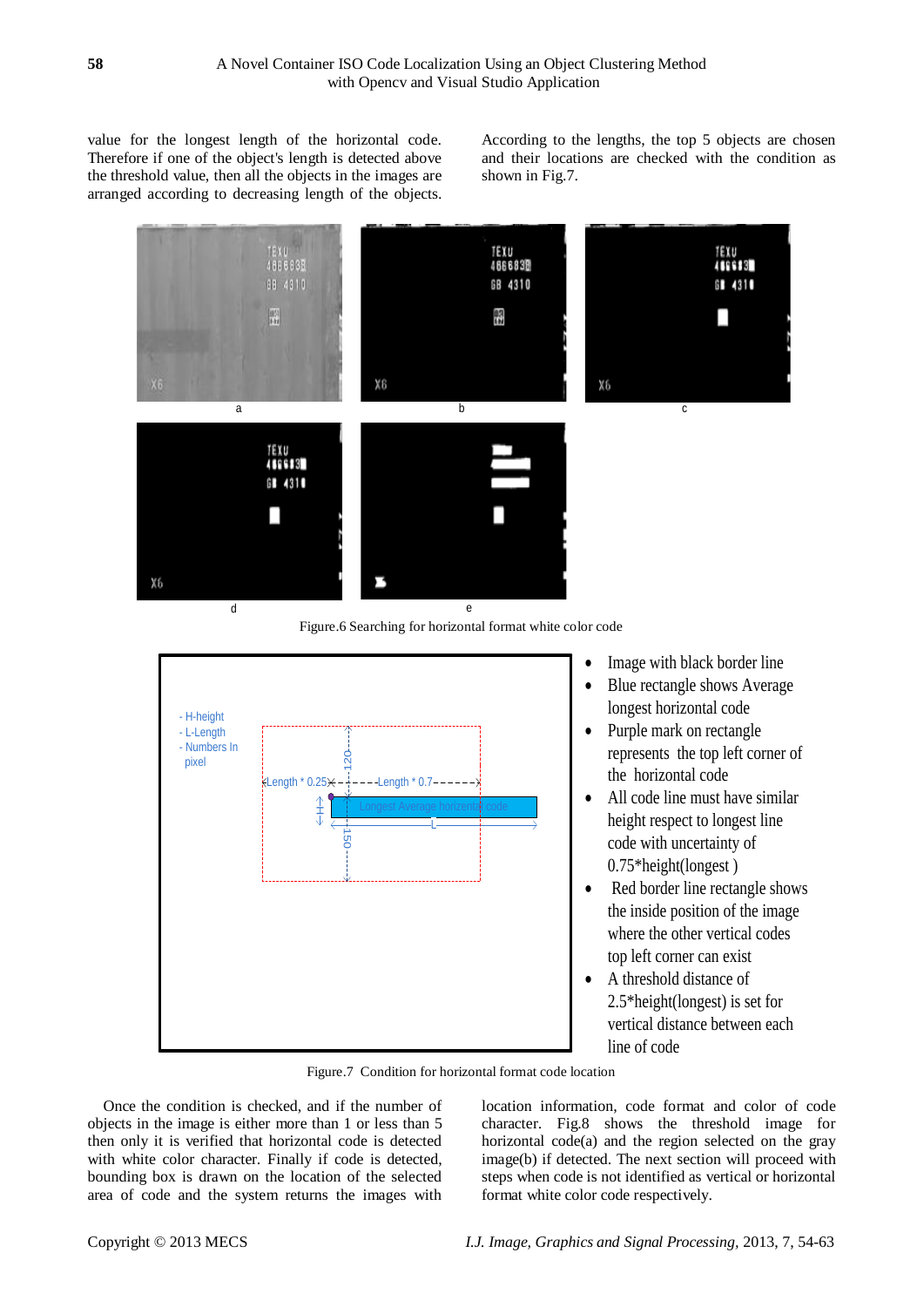

Figure.8 Threshold image for horizontal code with region

### *C. Searching for vertical format black color code*

If the code is not detected in the last two sections, the next step is to threshold the input image to obtain black color objects from the image. After threshold, the algorithm for identifying vertical format code is repeated while eliminating the process of object width and height to identify if vertical format black character code exists. If the code is detected, the function returns the outputs otherwise the program proceeds to the next section to check if horizontal format black color character code is present.

### *D. Searching for horizontal format black color code*

If the code is not detected in the previous three sections, the output image of counter area from the last section is taken, height and width threshold is performed and the algorithm for identifying horizontal format code is repeated to identify if horizontal format black character code exists, if the code is detected the function returns the output otherwise the program proceeds to ask the end user to enter the code.

### *E. Methods to detect objects in an image*

For detecting white color objects, the algorithm uses the threshold binary function to threshold the grayscale image to a binary image by selecting all pixel values between 210 to 255 as white objects and below 210 as all black objects. The resulting output turns to be all

white color objects detected. Direct threshold method for detecting black color objects turns to be worst when blurry images are involved. Thus in the algorithm, morphological operation bot-hat is being used to detect black color object. We use the size of structuring elements as 15 pixels.



This transformation is formed by performing closing operation on the image and then subtracting the original images from it. This transformation is best suited even in the case of images being very blurry.

## IV. EXPERIMENT SIMULATION AND RESULT ANALYSIS

388 images were taken to test the code region detection algorithm for real time implementation, 54 of them were averaged good quality images with characters properly printed with good background and 334 of them were averaged medium quality images with some blurry images, some character missing, damaged container, extra marks on the container, and with uneven position of container image capturing. Fig.9 and Fig.10 shows examples of average good quality images and examples of average medium quality images respectively.

54 good quality images were sent for code region location with the localization algorithm, for 53 container images the ISO code was 100 percent correctly localized while one did not. This one failure resulted from touching characters of vertical white format code.

334 medium quality images were sent for code region location, 312 were 100% correctly localized while 22 did not. From those 22, 8 were recognized except for one character with scratches, 4 were recognized except for missing character in the starting of the code or at the beginning of the code. The 10 failures resulted from extra marks on the container; very bury images, uneven position of the camera capturing the image, extra missing characters, and extra and uneven symbol position on the container. Even in some case the full region of code is not detected but the main 11 characters and numbers for the container to be recognized are detected. Thus the experiment results shows for good quality images, the localizing algorithm has 100% accuracy, while for container images falling in medium class and in state of recognizable condition with little marks and missing characters, accuracy of 97%. Fig.11 shows some example of the code region being detected from real time images.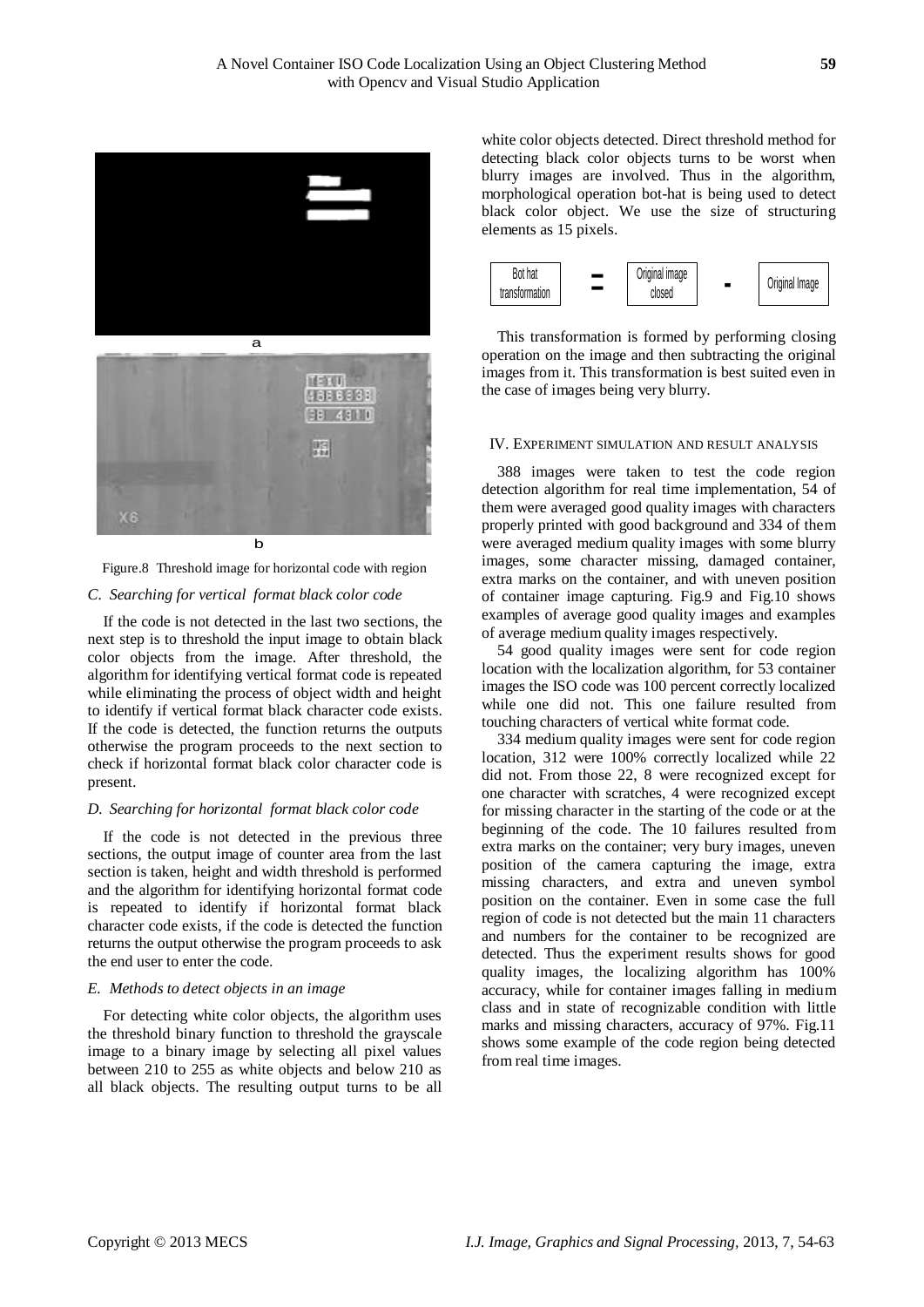

Figure.9 Average good quality images



Figure.10 Average medium quality images



Figure.11 Localized code region location

For images falling in very low quality with character missing, damaged container, and with extra marks present, the code region location accuracy decrease to 91.5%. On average scale the code localization algorithm takes 200ms to detect the code present in the image using a dual core 4GHz processor with 3 GB Ram.

Symbols are mostly present on the face side of the container, the proposed algorithm is able detect the code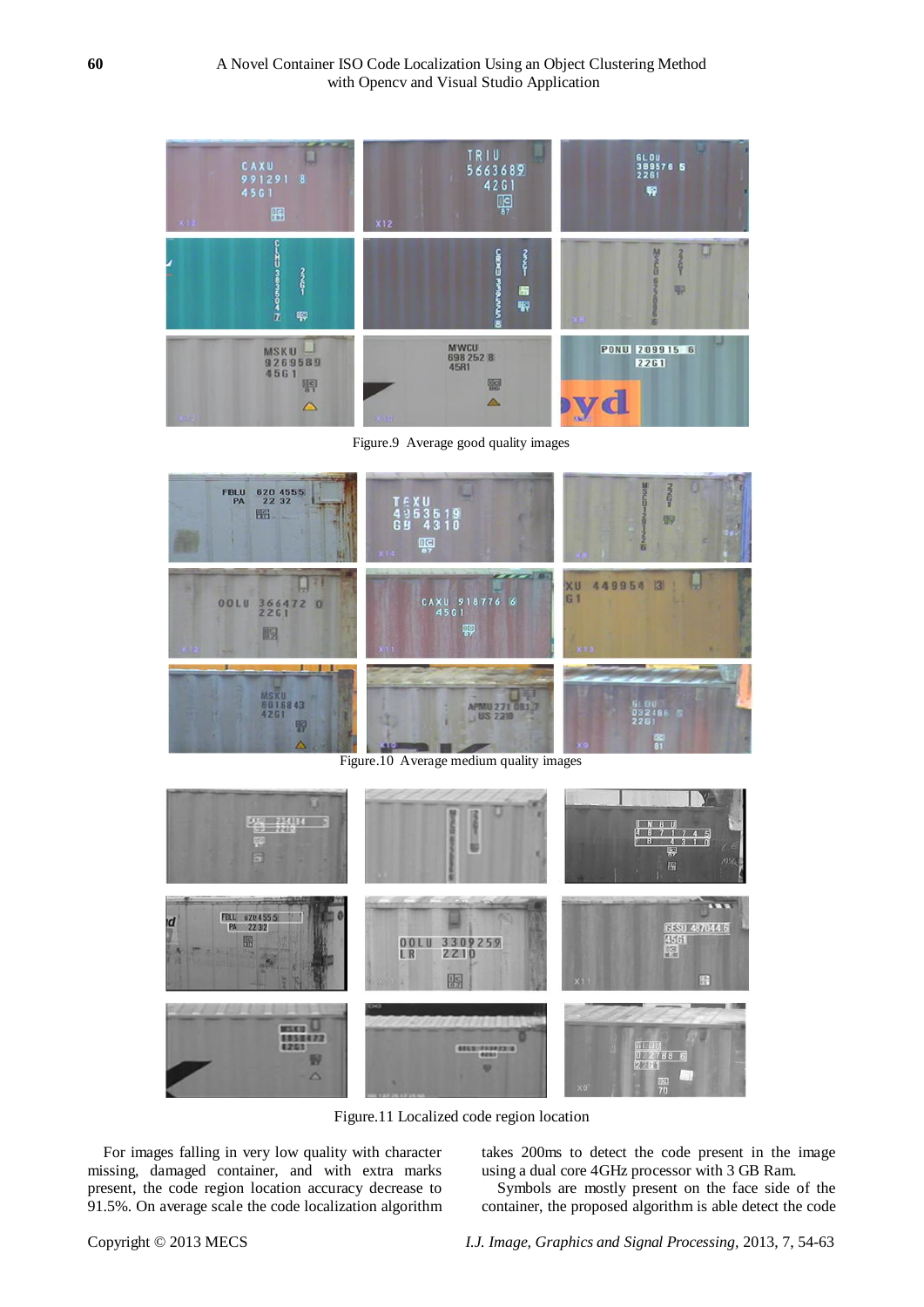region with the presents of symbols. In Fig.12(a&c) the code region is detected successfully excluding the symbols, while in Fig.12(b) the symbol is selected with code region. The location of the symbols has a great impact on the selection of code region from the image, in case of Fig.12(b&d) the preprocessing algorithm can deduce the code and exclude the symbol, but if the symbol is placed on top side of the code or either on the right or left side and is selected with the code region then preprocessing algorithm would not be able to correctly extract the code characters.



Figure.12 Selected code region with other objects present

When the distance between the camera and the container increases or either the code character size printed on the container is smaller than the threshold, the code region is not selected or some other region is selected as shown in Fig.13. In worst condition when some regions behaves in a similar structure as the code it is then selected as a code region as shown in Fig.13(a&d). The proposed algorithm detects the code according to its threshold values and the condition as described in section I.

In our current work, we worked out on selecting one code region from the image which matches with the stated condition and threshold to the maximum. In our future work will restructure our algorithm to detect all code present in the image first, then to select the code which is needed for recognition when the system is implemented in a real time application in the container terminal. A decision can be made for choosing a container code from the image with considering the container trucks approaching the real time scenario with realizing the center of the camera view and choosing the appropriate code.

Certain times due to unbalance of container truck or other factors the code presented in the image is tilted at an angle. The tilting mechanism increases the height of the code and decrease the probability of the of code selection since the selection of the code region highly depends on the code height. Fig.14 shows the tilted code increases the height of the code, though the code region is selected. The preprocessing algorithm will correct the inclination angle, however to increase the probability of selecting code region in our future work will design a robotic pan & tilt mechanism to rotate and tilt the camera to capture the container image so that the code inclination angle with the x axis is 0 degrees.



Figure.13 Selected code region with other envirnment objects present



Figure.14 Conatiner code ilted at an angle

The handling of containers in the mass environmental condition leads to containers being damaged, code characters missing, with scratches and marks present on the container. Fig.15(a) shows the algorithm locates the code region with rusted marks present on the image. The missing characters lead to code not being selected fully, if the missing code characters fall in starting or end of code line then the code is selected as partly as shown in Fig.15 (f). If the missing characters fall in the middle of the code line then, the full code region is selected as a result shown in Fig.15(e&d) and further the recognition and preprocessing algorithm needs to post process and recognize the missing characters.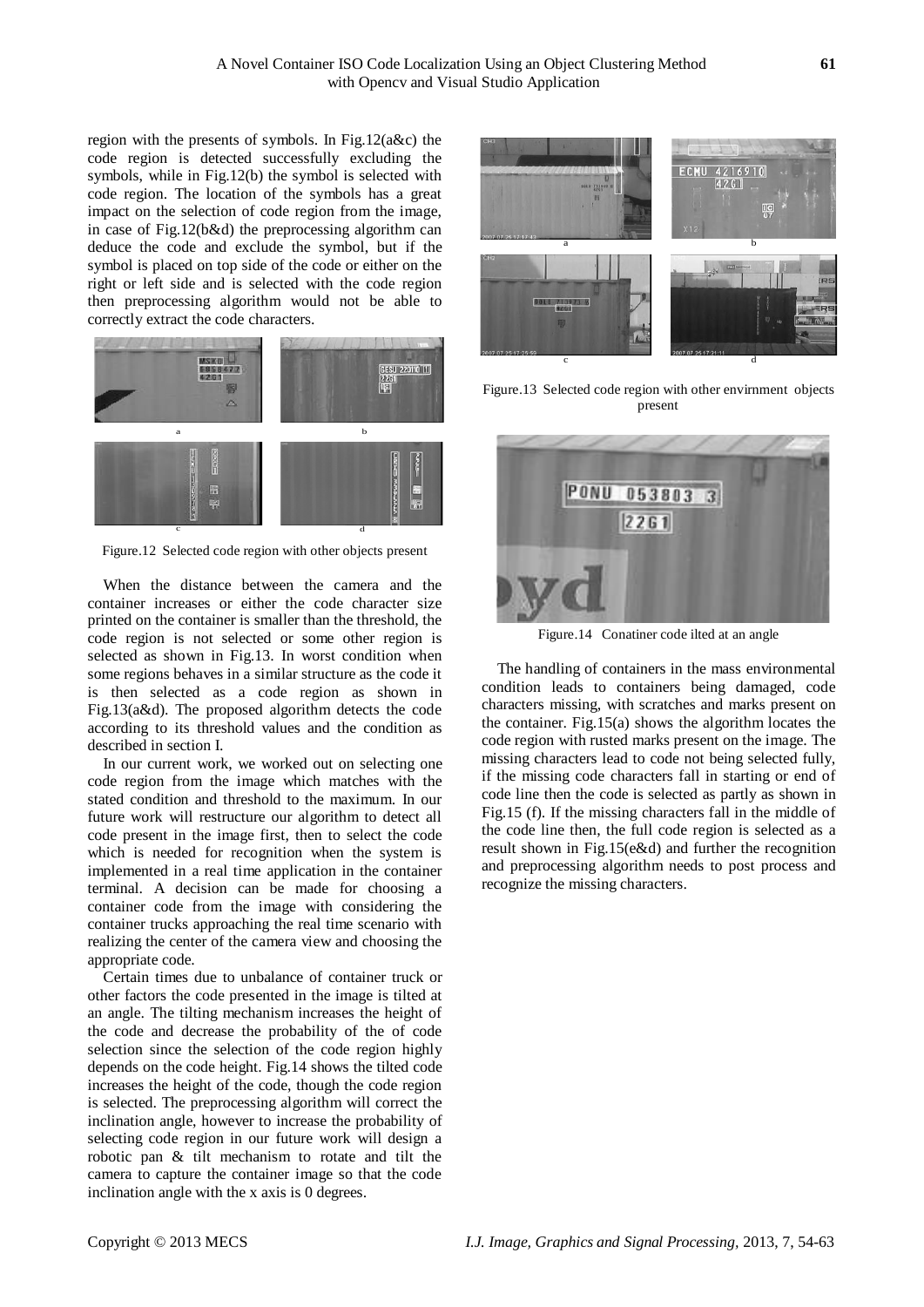

Figure.15 Conatiner code with missing code characters

## V. CONCLUSION

We present a method for localizing the container code region location with the application of real time images using an object clustering method. It is an efficient method for detecting container ISO serial code in the presence of uneven environmental condition and even when dealing with noisy container images. Moreover our method identifies the format of the code and the color of code characters. In this paper a reasonable application of container identification system was developed using opencv, computer vision software with visual studio for real time application. This system has added advantage of being easily integrated with other application. With this robustness and performances, this application should be more convenient compared to other similar applications. With such application of opencv and visual when integrated for container code identification and recognition systems, the accuracy can be further increased by directly controlling the acquisition system and also other web application can be implemented with the system to increase the productivity of the supply chain management.

### ACKNOWLEDGMENT

The work was supported by Priority Research Centers program through the National Research Foundation of Korea (NRF) funded by the Ministry of Education, Science and Technology (2009-0093828) and MKEC (The Ministry of Knowledge Economy), Korea, under the ITRC (Information Technology Research Center) supported program supervised by the NIPA, National IT Industry Promotion Agency (NIPA-2012-H0301-12- 2005).

### **REFERENCES**

- [1] S. Kumano and K. Miyamoto, "Development of a Container Identification Mark Recognition System*", Electronics and Communications in Japan*, 87(12), 2004.
- [2] R. 0hlander, K. Price, and D. R. Reedy, "Picture Segmentation Using A Recursive Region Splitting Method", *Computer Graphics and Image Processing*, 8: p. 313-333,1978.
- [3] I. S. Igual, A. P. Jimenez, and G. A.Garica, *Preprocessing and Recognition of Characters in Container Codes*, 16th International Conference on Pattern Recognition, August 11- 15, 2002.
- [4] K. Koo and E. Cha, "A Novel Container ISO-Code Recognition Method using Texture Clustering with a Spatial Structure Window", *International Journal of Advanced Science and Technology*, 41, 2012.
- [5] J. X. Wwan and Z. Zhou, *The Research and Realization of Vehicle License Plate Character Segmentation and Recognition Technology*, International Conference on Wavelet Analysis and Pattern Recognition, Portugal, July 10-14, 2010.
- [6] K. K. Baek, W. Y. Woon, and Y. H. Kyu, *An Intelligent System for Container Image Recognition Using ART2-Based Self-organizing Supervised Learning Algorithm*, in Simulated Evolution and Learning, Springer Berlin Heidelberg, p. 897-904, 2006.
- [7] S. H. Ong, N. C. Yeo, and K. H. Lee, *Segmentation of color images using a two-stage self-organizing network*, Image and Vision Computing, 20(4): p. 279-289, 2002.
- [8] W. Wei, L. Zheng, and C. Mo, "An automated vision system for container-code recognition" *Expert Systems with Applications*, 39(3): p. 2842-2855, 2012.
- [9] Wikipedia. Microsoft Visual Studio, Decmber 15; Available from: [http://en.wikipedia.org/wiki/Microsoft\\_Visual\\_](http://en.wikipedia.org/wiki/Microsoft_Visual_Studio) [Studio.](http://en.wikipedia.org/wiki/Microsoft_Visual_Studio)
- [10] Wikipedia. opencv,Decmber 20; Available from[: http://en.wikipedia.org/wiki/opencv.](http://en.wikipedia.org/wiki/opencv)
- [11] C. John and M. Lee, *Automatic character recognition for moving and stationary vehicles and containers in real-life images*, International Joint Conference on Neural Networks, Washington, DC, July 16, 2010.
- [12] N. Murthy and K. swamy, "A Novel Method for Efficient Text Extraction from Real Time Images with Diversified Background using Haar Discrete Wavelet Transform and K-Means Clustering", *International Journal of Computer Science*, 8 ,2011.
- [13] G. Bradski and A. Kaehler, M. Loukides, *Computer Vision with Opencv Library*, O'Reilly Media, Tokyo, 2008.